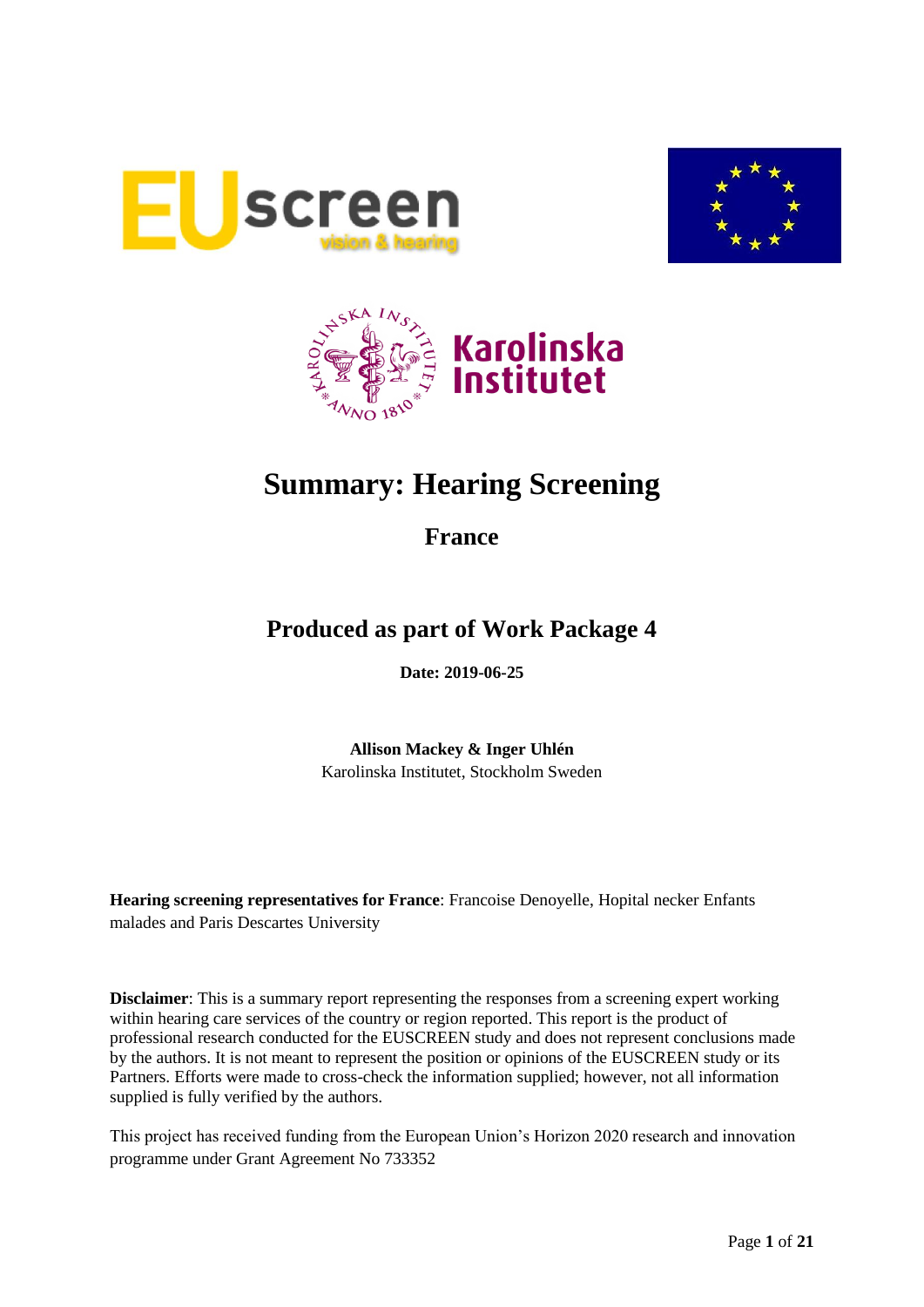

### **Table of Contents**

| 1.   |  |
|------|--|
| 2.   |  |
| 3.   |  |
| 3.1. |  |
| 3.2. |  |
| 3.3. |  |
| 4.   |  |
| 5.   |  |
| 5.1. |  |
| 5.2. |  |
| 5.3. |  |
| 5.4. |  |
| 6.   |  |
| 6.1. |  |
| 6.2. |  |
| 6.3. |  |
| 7.   |  |
| 7.1. |  |
| 7.2. |  |
| 7.3. |  |
| 8.   |  |
| 8.1. |  |
| 8.2. |  |
| 8.3. |  |
| 8.4. |  |
| 8.5. |  |
| 8.6. |  |
| 9.   |  |
| 9.1. |  |
| 9.2. |  |
| 9.3. |  |
| 9.4. |  |
| 10.  |  |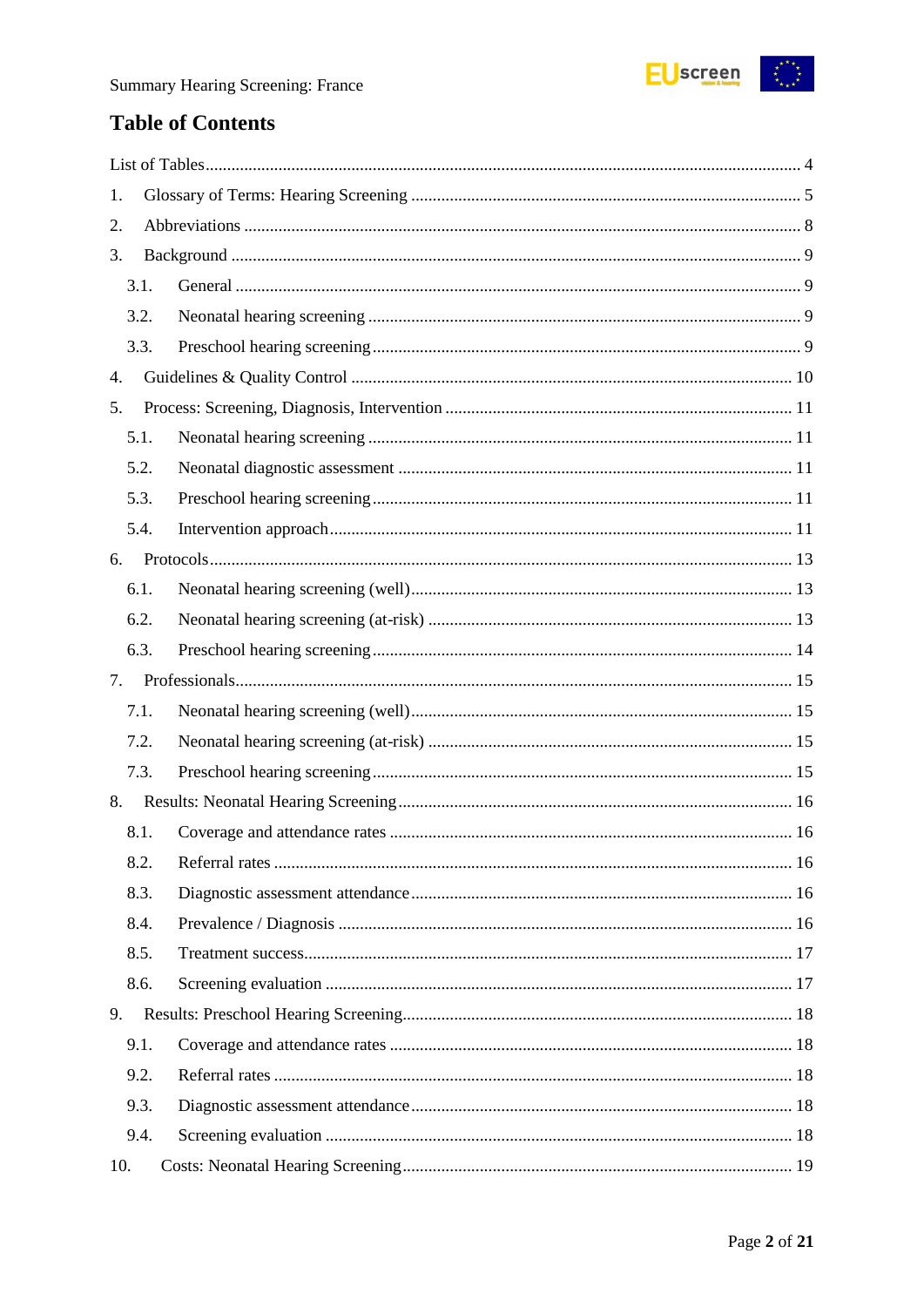

| 10.1. |  |
|-------|--|
| 10.2. |  |
| 10.3. |  |
| 10.4. |  |
| 10.5. |  |
| 10.6. |  |
| 11.   |  |
| 11.1. |  |
| 11.2. |  |
| 11.3. |  |
|       |  |
|       |  |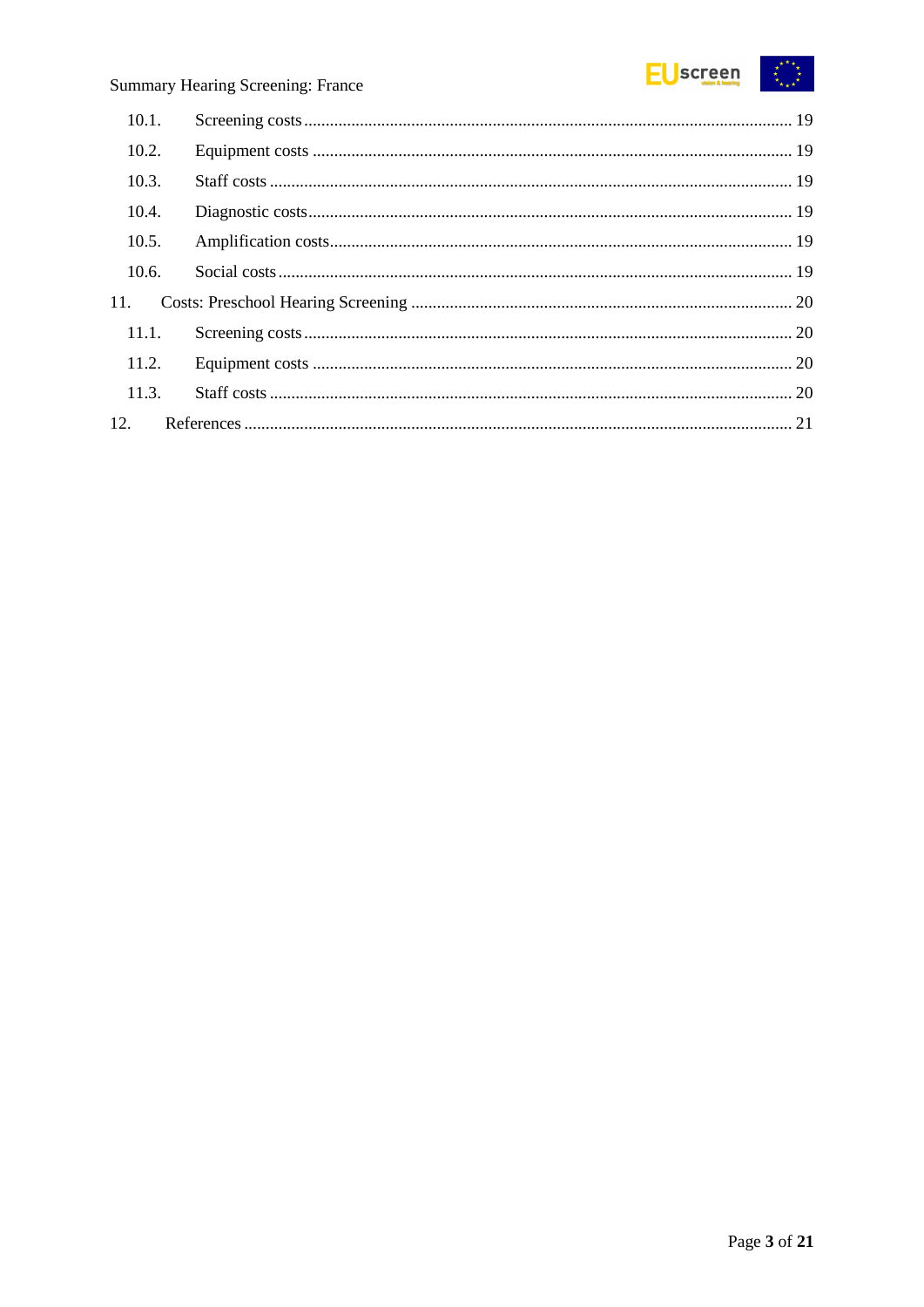

## <span id="page-3-0"></span>**List of Tables**

| Table 3: Prevalence of permanent hearing loss among neonates in France (per 1000; source unknown).    |  |
|-------------------------------------------------------------------------------------------------------|--|
|                                                                                                       |  |
| Table 4: Percentage of infants with permanent hearing loss in France after neonatal hearing screening |  |
|                                                                                                       |  |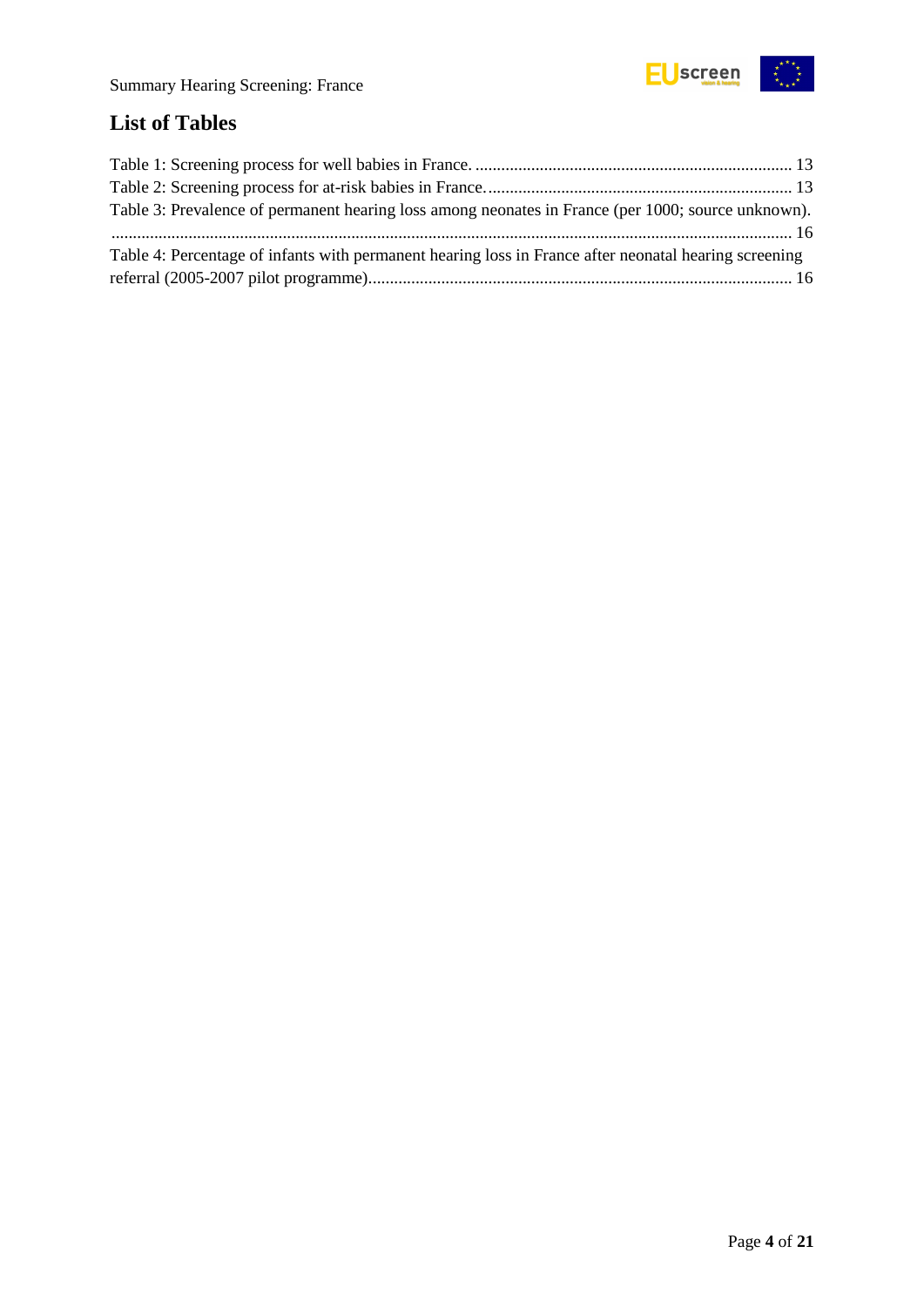## <span id="page-4-0"></span>**1. Glossary of Terms: Hearing Screening**

| <b>Abnormal test result</b>                     | A test result where a normal "pass" response could not be detected under<br>good conditions. The result on screening equipment may indicate "no<br>response," "fail," or "refer."                                                                                                                                                                                                                                                                                                                                                                                                                                                                                                                                                                                |  |  |  |
|-------------------------------------------------|------------------------------------------------------------------------------------------------------------------------------------------------------------------------------------------------------------------------------------------------------------------------------------------------------------------------------------------------------------------------------------------------------------------------------------------------------------------------------------------------------------------------------------------------------------------------------------------------------------------------------------------------------------------------------------------------------------------------------------------------------------------|--|--|--|
| <b>Attendance rate</b>                          | The proportion of all those invited for screening that are tested and receive<br>a result,<br>Invited for screening includes all those that are offered the<br>screening test.<br>Tested and receive a result could be a "pass" or "fail".<br>Attendance rate provides information on the willingness of families to<br>participate in screening.                                                                                                                                                                                                                                                                                                                                                                                                                |  |  |  |
| <b>Attendance rate in</b><br>first year of life | See definition of Attendance rate.<br>The calculation cut-off is after one year of life.                                                                                                                                                                                                                                                                                                                                                                                                                                                                                                                                                                                                                                                                         |  |  |  |
| <b>Compliance with</b>                          | The percentage of those who are referred from screening to a diagnostic<br>assessment that actually attend the first diagnostic assessment.                                                                                                                                                                                                                                                                                                                                                                                                                                                                                                                                                                                                                      |  |  |  |
| referral (percentage)                           | Percentage of compliance provides information on the willingness of<br>families to attend the diagnostic assessment after referral from screening.                                                                                                                                                                                                                                                                                                                                                                                                                                                                                                                                                                                                               |  |  |  |
| <b>Coverage</b>                                 | The proportion of those eligible for screening that are tested and receive a<br>result within a specific time.<br>Eligible for screening includes those within the population that are<br>covered under the screening or health care program.<br>Tested and receive a result could be a "pass" or "refer to<br>diagnostic assessment".<br>Specific time can be defined, such as 1 month after birth, 3 months<br>after birth, etc.<br>Coverage provides information on the overall effectiveness and timeliness<br>of a complete screening programme.<br>Factors such as being offered screening, willingness to participate, missed<br>screening, ability to complete the screen, and ability to document the<br>screening results will influence the coverage. |  |  |  |
| Coverage in first<br>year of life               | See definition of Coverage.<br>The specific time is pre-defined as within the first year of life.<br>In other words, the coverage is the proportion of those eligible for<br>screening that complete the screening sequence to a final result within the<br>first year of life.                                                                                                                                                                                                                                                                                                                                                                                                                                                                                  |  |  |  |
| <b>False negatives</b>                          | The percentage of infants/children with a hearing loss (defined by the<br>target condition) that receive a result of "pass" during screening.                                                                                                                                                                                                                                                                                                                                                                                                                                                                                                                                                                                                                    |  |  |  |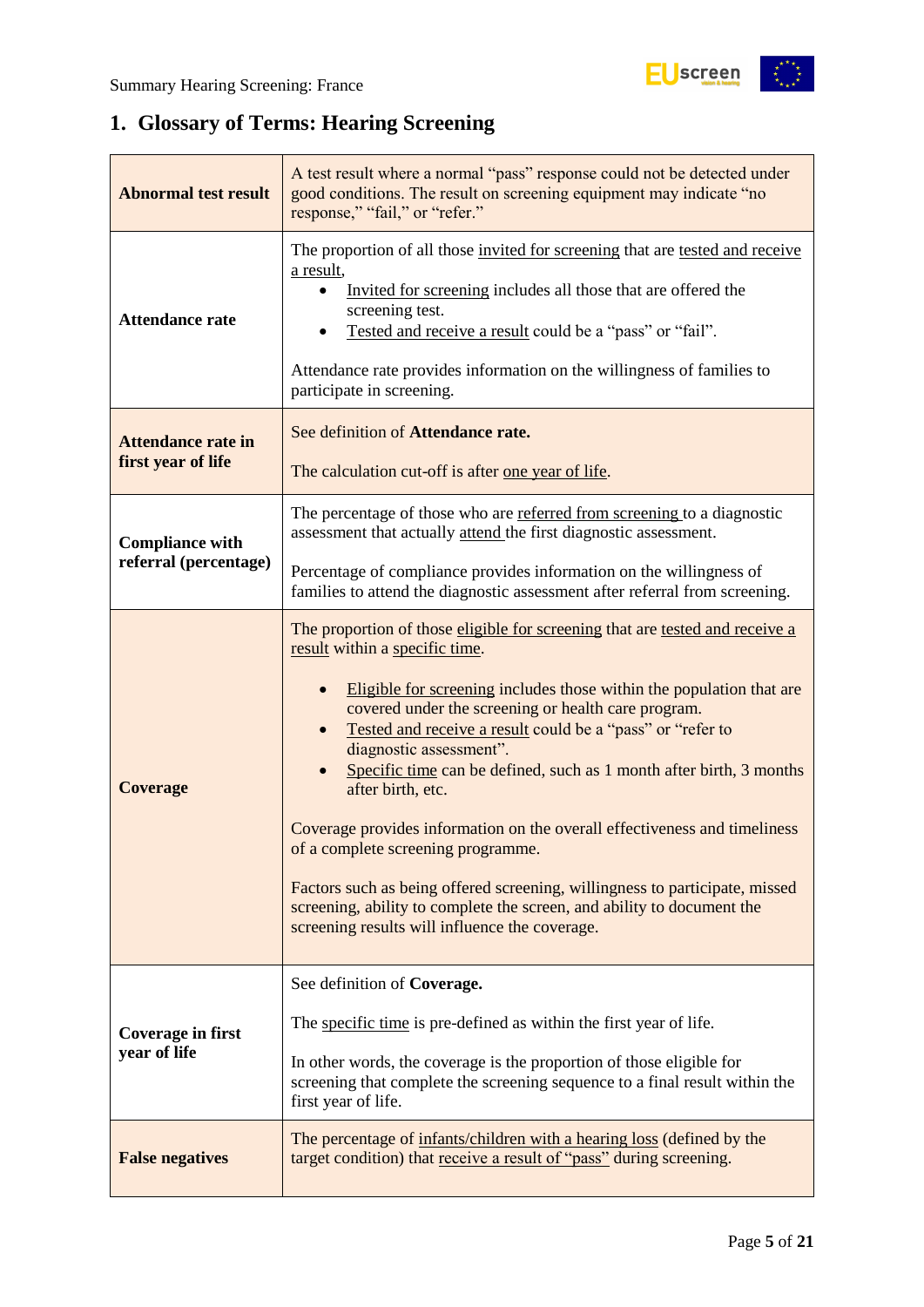

|                                             | Example: If 100 infants with hearing loss are screened, and 1 infant passes<br>the screening, the percentage of false negatives is 1%.                                                                        |  |  |  |  |
|---------------------------------------------|---------------------------------------------------------------------------------------------------------------------------------------------------------------------------------------------------------------|--|--|--|--|
|                                             | The percentage of infants/children with normal hearing that receive a<br>result of "fail" from the final screening test.                                                                                      |  |  |  |  |
| <b>False positives</b>                      | Example: If 100 infants with normal hearing are screened, and 3 infants<br>fail the screening and are referred for diagnostic assessment, the<br>percentage of false positives is 3%.                         |  |  |  |  |
| <b>Guidelines</b>                           | Recommendations or instructions provided by an authoritative body on the<br>practice of screening in the country or region.                                                                                   |  |  |  |  |
| <b>Hearing screening</b><br>professional    | A person qualified to perform hearing screening, according to the practice<br>in your country or region.                                                                                                      |  |  |  |  |
| <b>Inconclusive test</b><br>result          | A test result where a normal "pass" response could not be detected due to<br>poor test conditions.                                                                                                            |  |  |  |  |
| <b>Invited for screening</b>                | Offered screening.                                                                                                                                                                                            |  |  |  |  |
| <b>Outcome of hearing</b><br>screening      | An indication of the effectiveness or performance of screening, such as a<br>measurement of coverage rate, referral rate, number of infants detected,<br>etc.                                                 |  |  |  |  |
| <b>Permanent hearing</b>                    | A hearing impairment that is <i>not</i> due to a temporary or transient condition<br>such as middle ear fluid.                                                                                                |  |  |  |  |
| loss                                        | Permanent hearing loss can be either sensorineural or permanent<br>conductive.                                                                                                                                |  |  |  |  |
| <b>Positive predictive</b>                  | The percentage of infants/children referred from screening who have a<br>confirmed hearing loss, as described by your protocol or guideline and<br>indicated in the <b>Target Condition</b> (see definition). |  |  |  |  |
| value                                       | For example, if 100 babies are referred from screening for diagnostic<br>assessment and 90 have normal hearing while 10 have a confirmed hearing<br>loss, the positive predictive value would be 10%.         |  |  |  |  |
| <b>Preschool or</b><br>(pre)school children | All children between 3-6 years of age.                                                                                                                                                                        |  |  |  |  |
| <b>Preschool or</b>                         | Screening that takes place during the time children are between 3-6 years<br>of age.                                                                                                                          |  |  |  |  |
| (pre)school screening                       | This refers to <i>any</i> hearing screening during this age. The location of the<br>screening is irrelevant to the definition.                                                                                |  |  |  |  |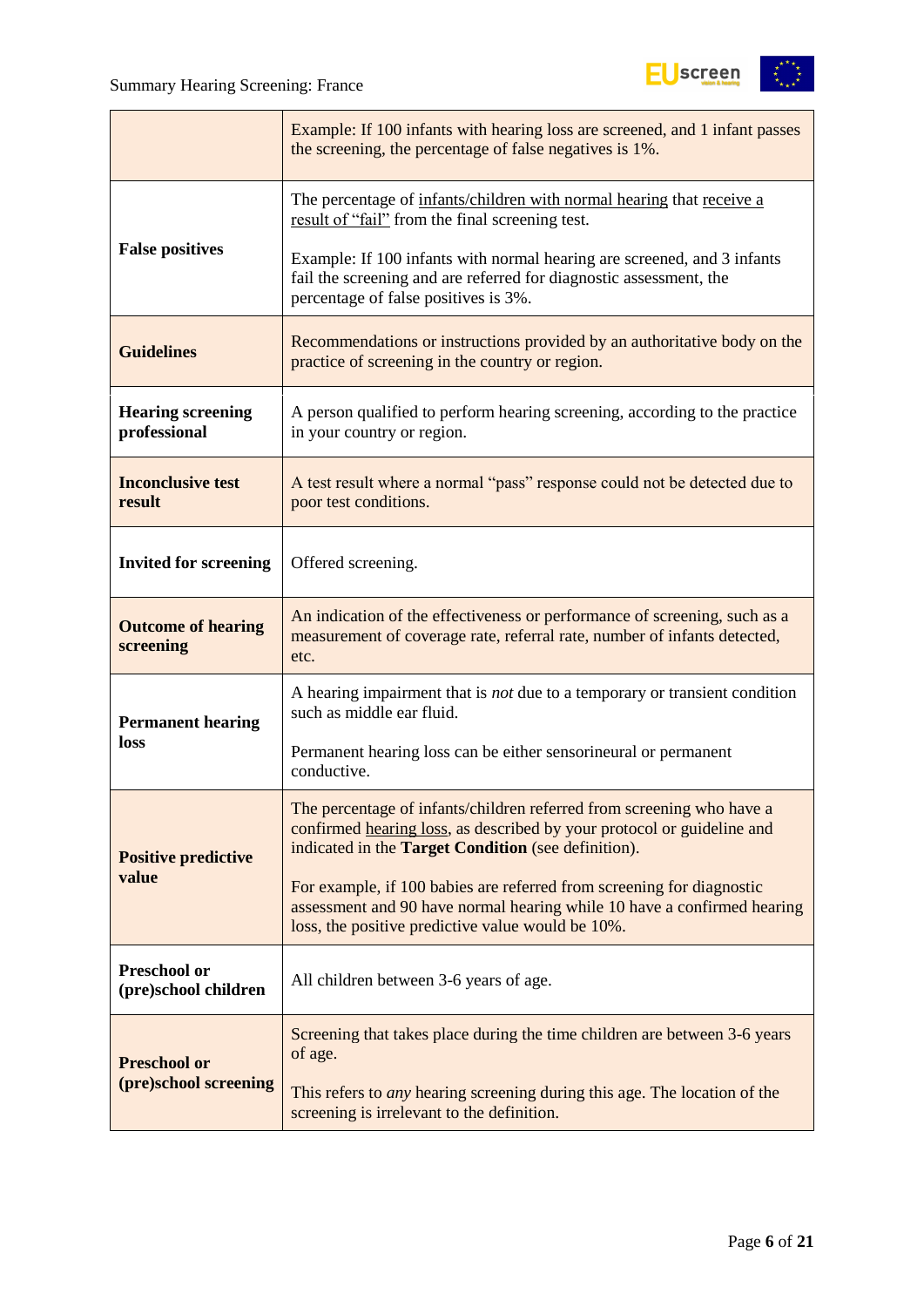$\overline{a}$ 



| <b>Prevalence</b>           | The number or percentage of individuals with a specific disease or<br>condition. Prevalence can either be expressed as a percentage, proportion,<br>or as the value per 1000 individuals within the same demographic.                                                                                                                                                                                                          |  |  |  |
|-----------------------------|--------------------------------------------------------------------------------------------------------------------------------------------------------------------------------------------------------------------------------------------------------------------------------------------------------------------------------------------------------------------------------------------------------------------------------|--|--|--|
| <b>Programme</b>            | An organized system for screening, which could be based nationally,<br>regionally or locally.                                                                                                                                                                                                                                                                                                                                  |  |  |  |
| <b>Protocol</b>             | Documented procedure or sequence for screening, which could include<br>which tests are performed, when tests are performed, procedures for<br>passing and referring, and so forth.                                                                                                                                                                                                                                             |  |  |  |
| <b>Quality assurance</b>    | A method for checking and ensuring that screening is functioning<br>adequately and meeting set goals and benchmarks.                                                                                                                                                                                                                                                                                                           |  |  |  |
| Referral criteria           | A pre-determined cut-off boundary for when an infant/child should be re-<br>tested or seen for a diagnostic assessment.                                                                                                                                                                                                                                                                                                        |  |  |  |
|                             | For example, referral criteria may be "no response" at 35 dB nHL.                                                                                                                                                                                                                                                                                                                                                              |  |  |  |
| <b>Risk babies / Babies</b> | All infants that are considered to be at-risk or have risk-factors for hearing<br>loss according to the screening programme.                                                                                                                                                                                                                                                                                                   |  |  |  |
| at-risk                     | Two common risk factors are admission to the neonatal-intensive care unit<br>(NICU) or born prematurely. However, other risk factors for hearing loss<br>may also be indicated in the screening programme.                                                                                                                                                                                                                     |  |  |  |
|                             | The percentage of infants/children with hearing loss that are identified via<br>the screening program.                                                                                                                                                                                                                                                                                                                         |  |  |  |
| <b>Sensitivity</b>          | For example, if 100 babies with hearing loss are tested, and 98 of these<br>babies are referred for diagnostic assessment while 2 pass the screening,<br>the sensitivity is 98%.                                                                                                                                                                                                                                               |  |  |  |
|                             | The percentage of infants/children with normal hearing that pass the<br>screening.                                                                                                                                                                                                                                                                                                                                             |  |  |  |
| <b>Specificity</b>          | For example, if 100 babies with normal hearing are tested, and 10 of these<br>babies are referred for diagnostic assessment and 90 pass the screening, the<br>specificity is 90%.                                                                                                                                                                                                                                              |  |  |  |
| <b>Target condition</b>     | The hearing loss condition you are aiming to detect via your screening<br>programme. This includes:<br>The laterality of the condition, whether the program aims to detect<br>both unilateral and bilateral hearing loss or just bilateral hearing<br>loss.<br>The severity of the condition, whether the program aims to detect<br>$\bullet$<br>hearing $loss \ge 30$ dB HL, $\ge 35$ dB HL, $\ge 40$ dB HL or $\ge 45$ dB HL |  |  |  |
|                             | Infants who are <i>not</i> admitted into the NICU or born prematurely.                                                                                                                                                                                                                                                                                                                                                         |  |  |  |
| <b>Well, healthy babies</b> | Well, healthy babies may or may not have additional risk factors for<br>hearing loss, according to the procedures indicated in the specific<br>screening programme.                                                                                                                                                                                                                                                            |  |  |  |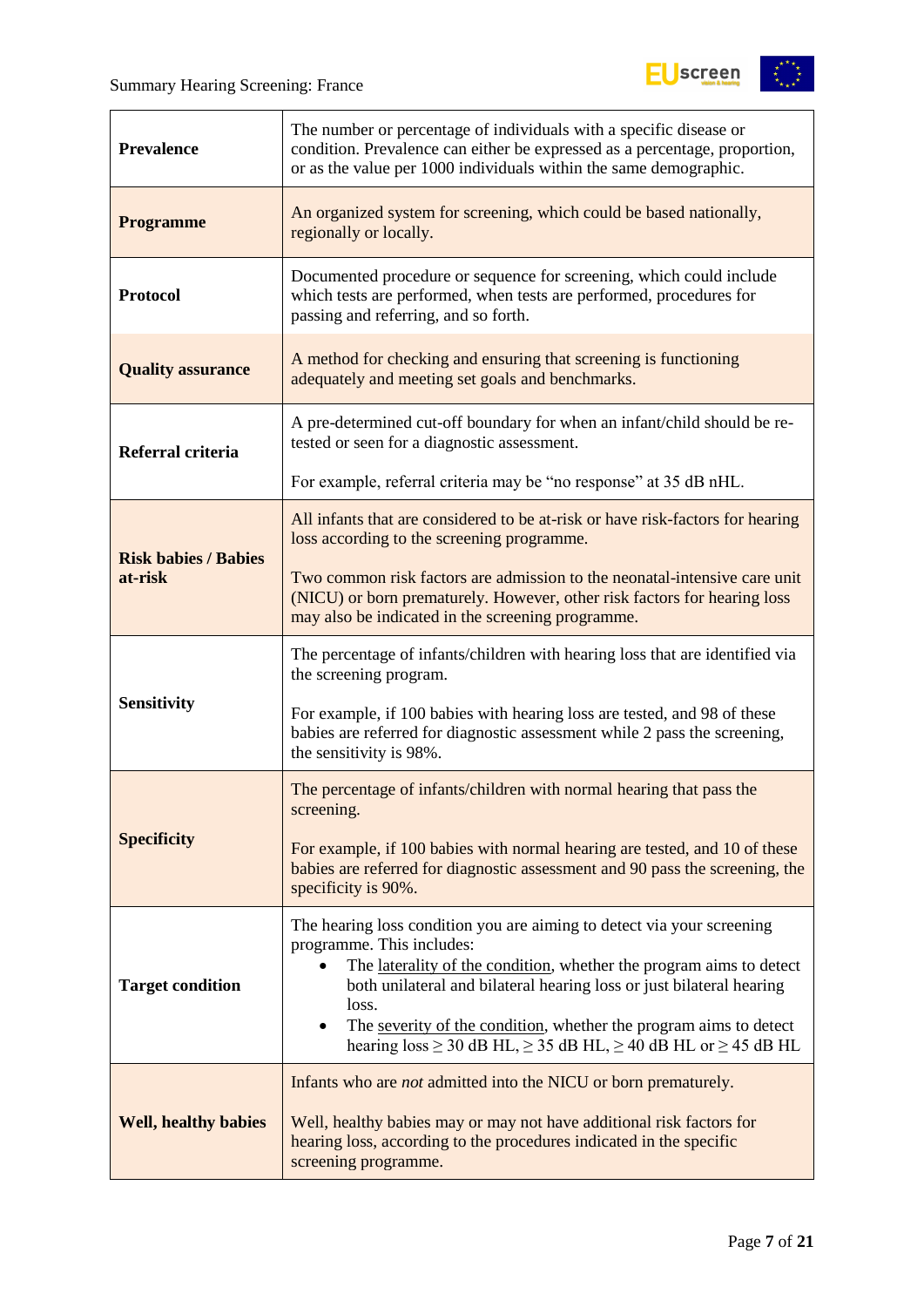

### <span id="page-7-0"></span>**2. Abbreviations**

- ABR auditory brainstem response
- aABR automatic auditory brainstem response
- ANSD auditory neuropathy spectrum disorder
- ASSR auditory steady-state response
- CI cochlear implant
- CMV cytomegalovirus
- dB HL decibel hearing level
- dB nHL decibel normalized hearing level
- dB SNR decibel signal-to-noise ratio
- DPOAE distortion product otoacoustic emissions
- HA hearing aid
- NICU neonatal intensive care unit
- OAE otoacoustic emissions
- TEOAE transient-evoked otoacoustic emissions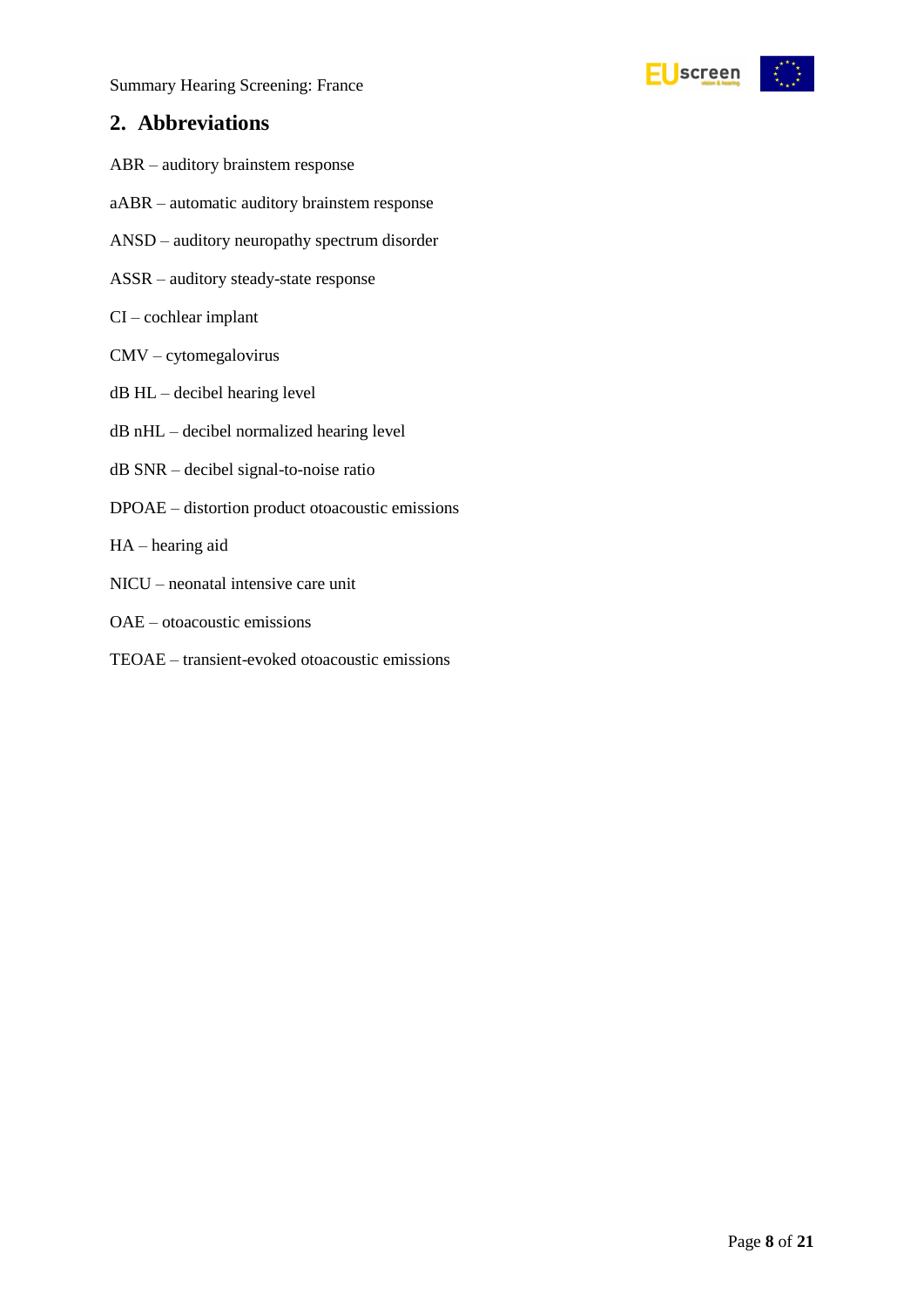

### <span id="page-8-0"></span>**3. Background**

In France, neonatal hearing screening and preschool hearing screening are organized both nationally and regionally. In contrast, there are no regional variations in protocol for preschool hearing screening. It is important to note the nomenclature differences, that in France, children attend "preschool" prior to age 3 years, while hearing screening occurs during "maternal school" at the age of 3-4 years.

The following report contains information with regards to hearing screening in the entire country of France.

#### <span id="page-8-1"></span>**3.1. General**

The country of France has an area of 633 208 km<sup>2</sup> and with a population of 66 993 000 as of January 2019 (L'Institut national de la statistique et des études économiques, 2019).

In France, all births are registered with the National Association for Prevention and Screenings at Birth (AFDPHE). The number of live births in France in 2018 was 758 000.

The World Bank income classification categorizes France as a high-income country (The World Bank, 2018). The gross domestic product (GDP) in 2015 was  $634\,900$  per capita (L'Institut national de la statistique et des études économiques, 2019).

From the World Health Organization (WHO) Global Health Expenditure Database, health expenditure for France in 2015 was 4212 USD or €3735 per capita (World Health Organization (WHO), 2018).

An infant mortality rate in 2015 for France is indicated by the INSEE and United Nations to be 3.7 and 3.5 per 1000, respectively (United Nations Statistics Division, 2016; L'Institut national de la statistique et des études économiques, 2019).

#### <span id="page-8-2"></span>**3.2. Neonatal hearing screening**

In France, neonatal hearing screening is conducted universally, with all babies in the country having access to hearing screening, though screening is not obligatory.

The universal program for well and at-risk babies was first implemented as an experimental programme in 2005. In 2012, neonatal hearing screening was mandated by law, and in 2013 the ministerial degree was published and funding allowed programme implementation across the country. Neonatal hearing screening is not embedded in the Preventive Child Health Care screening system. The programme is funded through the state and health ministry, which dedicates 18€ per infant for neonatal hearing screening. This funding is included in the birth package.

#### <span id="page-8-3"></span>**3.3. Preschool hearing screening**

In France, preschool hearing screening exists nationally and is embedded in the general Preventive Child Health Care system. In contrast to neonatal hearing screening, there are no differences in preschool hearing screening across regions. It is estimated that preschool hearing screening in France started many years ago.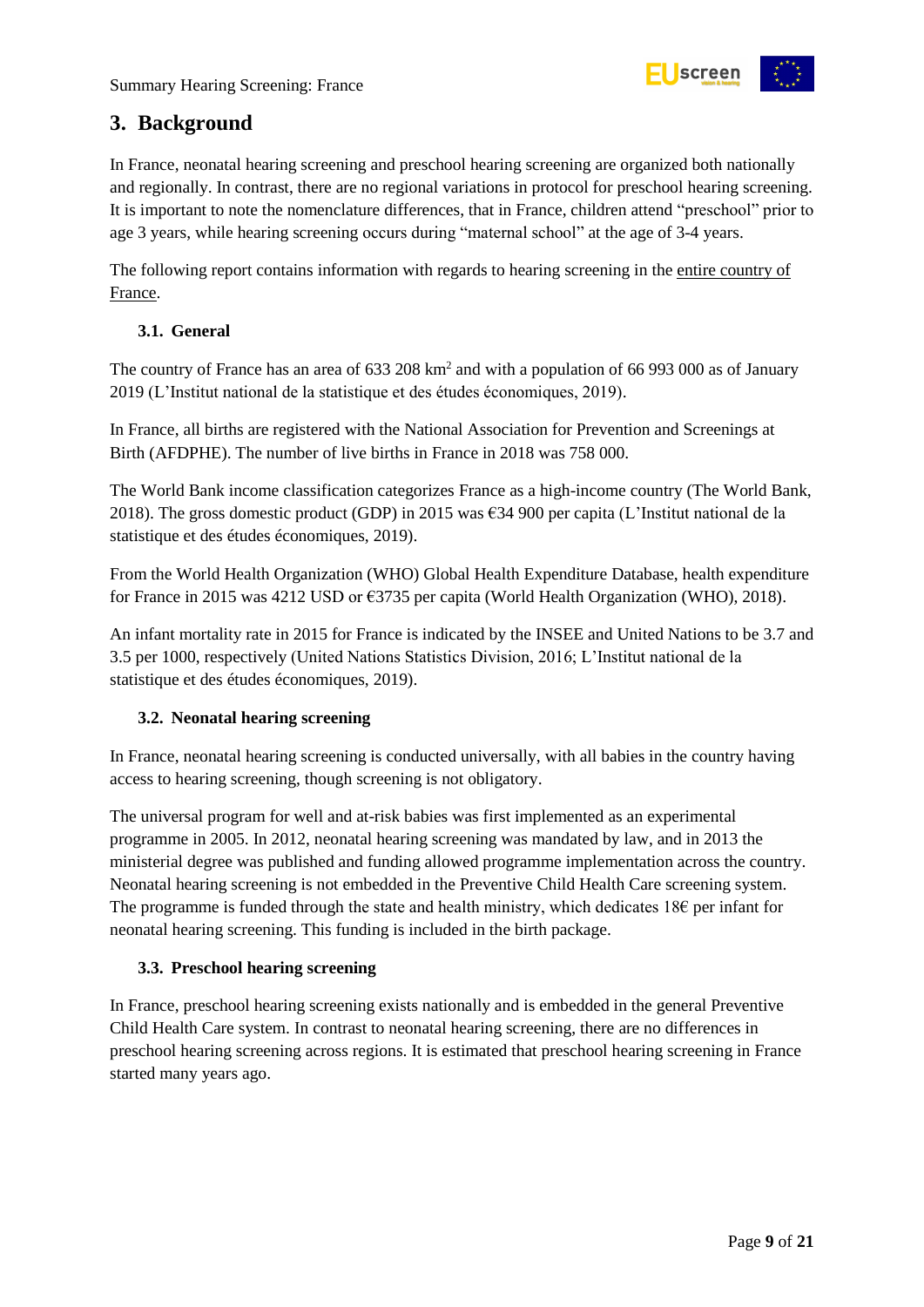

### <span id="page-9-0"></span>**4. Guidelines & Quality Control**

Neonatal hearing screening in France follows the national hearing screening guideline, specifications and funding. The national hearing screening guideline states that childhood hearing screening must be organized by law; however, regional health agencies (ARS) may adapt these guidelines to their own regional specifications. Therefore, tests performed and referral criteria for well babies may differ across the country. In contrast, protocols for at-risk infants follow the national guidelines.

For example, regions may use aABR, OAE or both methods for screening. Additionally, some regions may only refer well-infants to diagnostic assessment with a failed result in both ears, while other regions may have a different strategy for follow-up for infants who fail the screening unilaterally.

Preschool hearing screening in France follows a national guideline.

The content of the neonatal screening guidelines was developed by the health ministry. Since its initiation, the guidelines have not been revised. The process and funding for revision of the guidelines if needed in the future is not indicated.

Quality assurance is imposed on by the national government. Data and quality monitoring of screening performed in maternity hospital is performed regionally.

Annual reports are not available on a national level for neonatal hearing screening, and data are only available from the experimental program from 2005 to 2007.

Studies have been performed on hearing screening in France, including its effectiveness.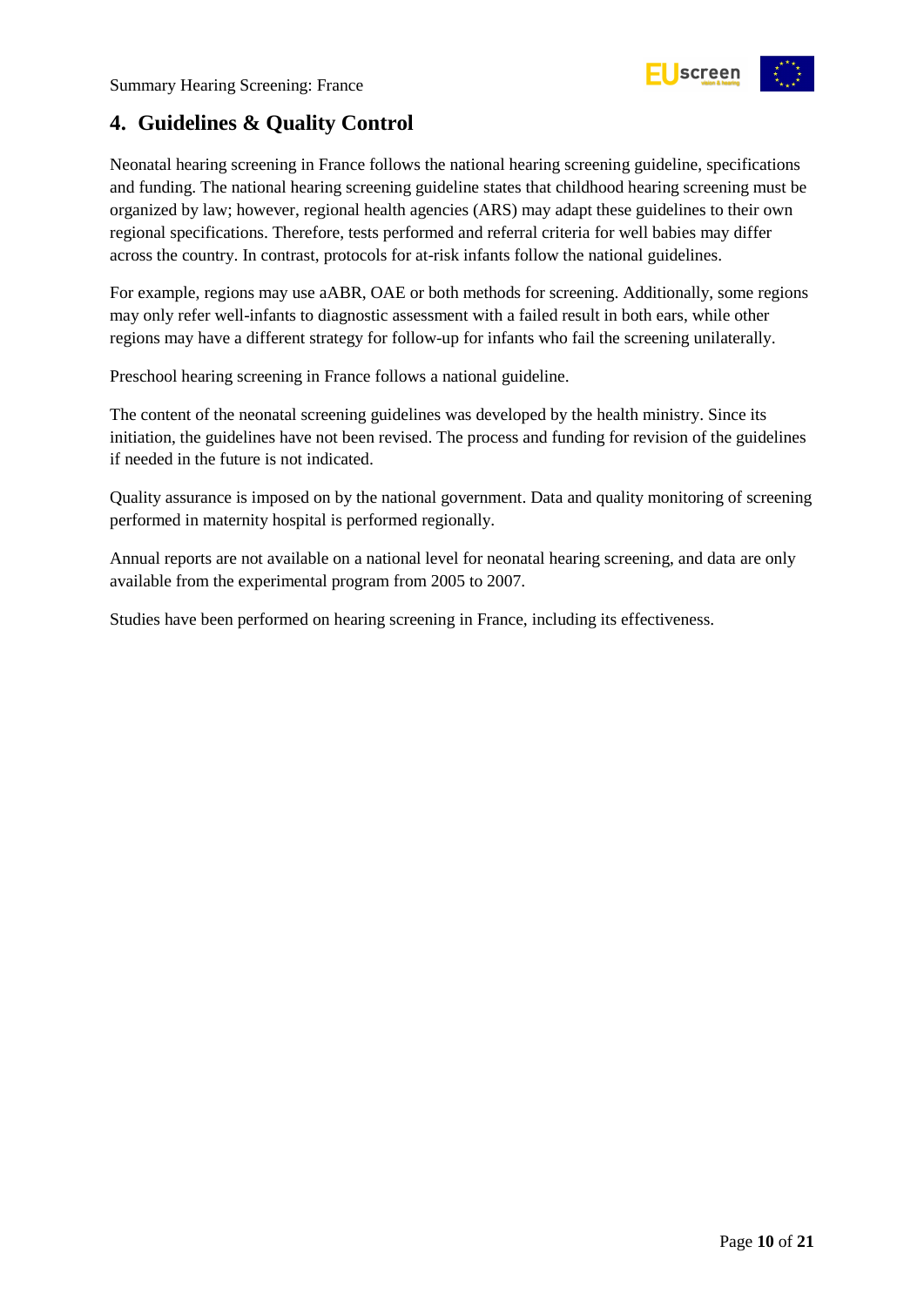

### <span id="page-10-0"></span>**5. Process: Screening, Diagnosis, Intervention**

#### <span id="page-10-1"></span>**5.1. Neonatal hearing screening**

According to 2005 statistics, 99% of children are born in a hospital or maternity clinic, and 1% of births take place at home (L'Institut national de la statistique et des études économiques, 2005). The percentage of children admitted to the NICU in France is roughly estimated to be 4.3%.

Well-babies and at-risk babies are screened in the maternity wards or neonatology unit in the hospital.

Families are invited directly in person in the hospital, where the average length of stay after delivery is calculated to be 4.2 days. Neonatal hearing screening should be completed before discharge from the maternity ward or neonatology unit. Well-baby screening should be completed with a referral for a diagnostic evaluation before 1 month of age. For infants at-risk, the recommended maximum age of screening is not defined in protocol.

In France, at risk infants are defined using the criteria stipulated by the Joint Committee of Infant Hearing (2007), as well as any infant admitted to the NICU. In contrast to well-infants, all regions follow the mandatory national procedure for at-risk infants. Babies who meet these conditions are screened using a different protocol because of the increased risk of auditory neuropathy. It is estimated that 4.3% of infants are screened with the at-risk protocol, as this the percentage of transfer at birth.

The prevalence of CMV infections among neonates is not described but the prevalence of meningitis is 1.4 per 10000 for children under age 5.

The target condition for screening for well and at-risk babies is a hearing loss of greater than 35 dB HL. Whether unilateral or bilateral hearing is targeted varies across regions. In Ile de France, bilateral hearing loss is targeted, while in other regions both unilateral and bilateral hearing losses are targeted.

#### <span id="page-10-2"></span>**5.2. Neonatal diagnostic assessment**

The diagnostic assessment of well-babies should be performed before 3 months of age; however, with moderate hearing losses it may take longer to achieve the complete and correct diagnosis. Clinical ABR is performed to diagnose hearing impairment.

#### <span id="page-10-3"></span>**5.3. Preschool hearing screening**

School-age hearing screening takes place at maternal school when the child is 4 and 6 years old.

Children are invited to participate in hearing screening at the schools by school doctors.

It is estimated that the target condition for preschool-age screening is a hearing loss is a unilateral or bilateral hearing loss of at least 25 dB HL.

#### <span id="page-10-4"></span>**5.4. Intervention approach**

In France, treatment options available include grommets, hearing aids, bone conductive devices, and cochlear implants. Other services include speech therapy. It is estimated that infants are fitted with hearing aids from less than 6 months of age or 6-12 months of age. It is also estimated that infants are fitted with cochlear implants from 1-2 years of age.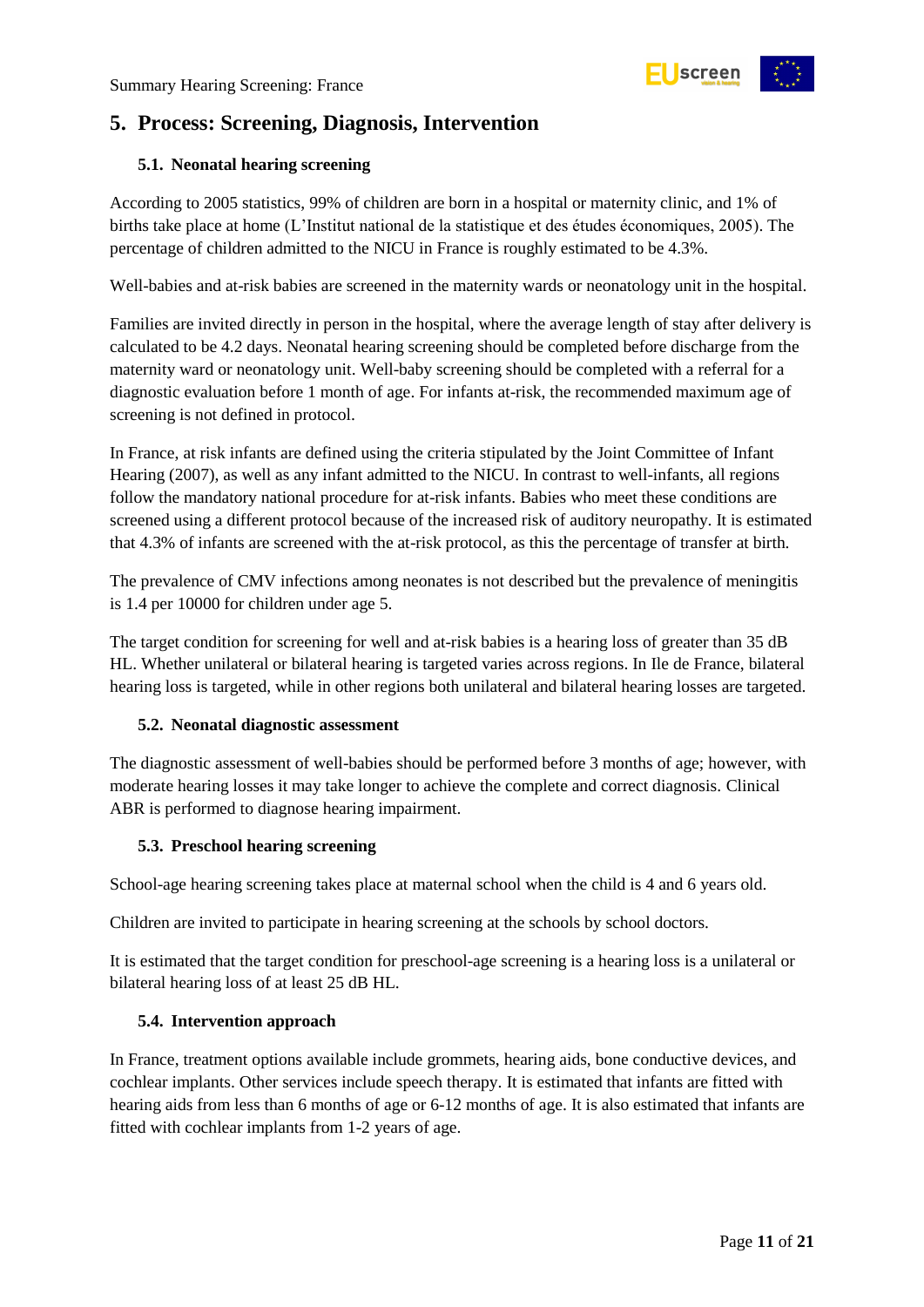

It is estimated that hearing aid fitting criteria in France is a sensorineural bilateral or unilateral hearing loss of >30 dB HL. For conductive hearing loss, hearing aids be appropriate depending on the aetiology.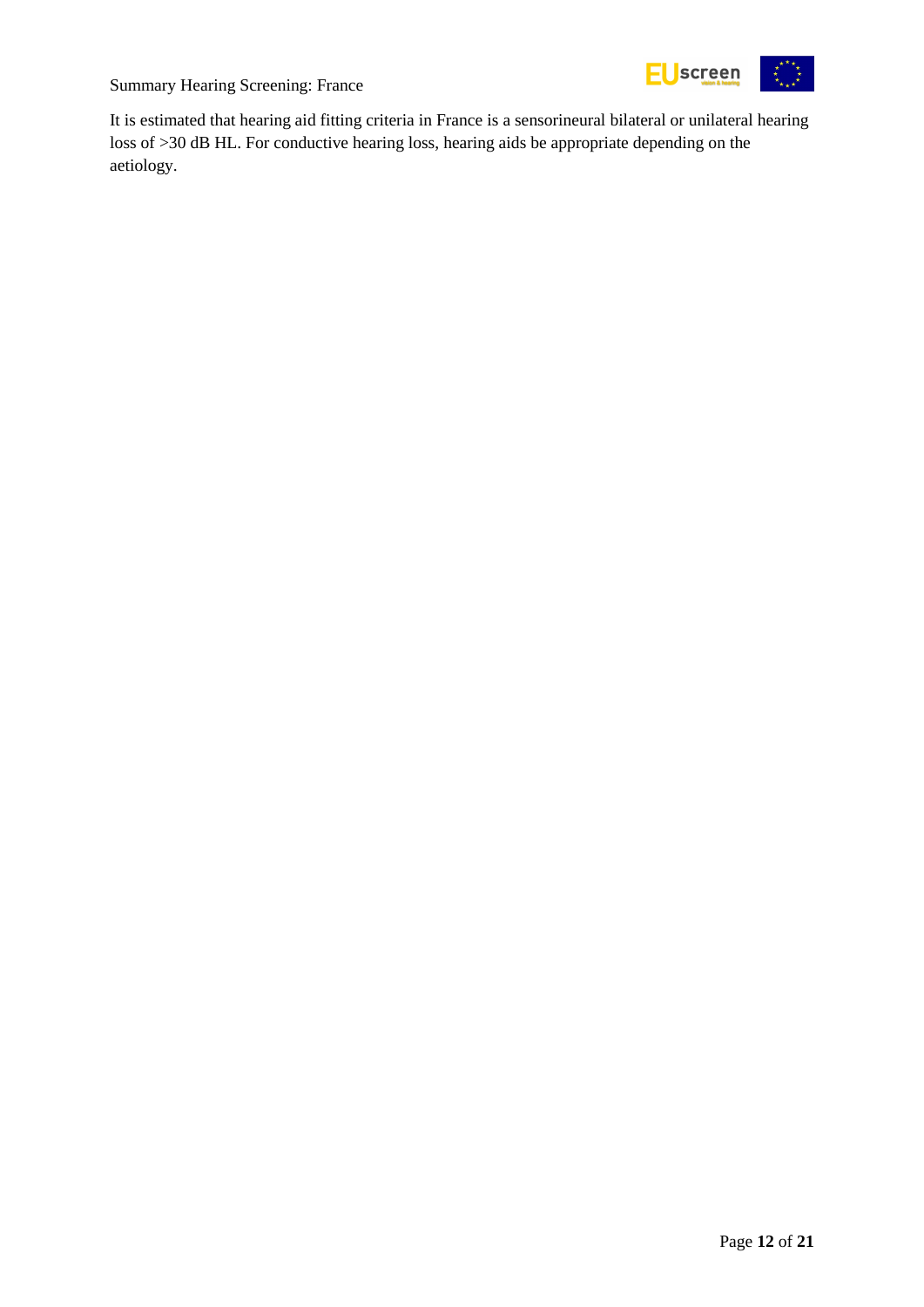

### <span id="page-12-0"></span>**6. Protocols**

Hearing screening protocols are described for neonatal hearing screening (well and at-risk) as well as for preschool hearing screening when applicable.

- The Test performed is the screening technique used
- The Age of the child is indicated in hours, days, months or years
- Referral criteria may be the lack of an OAE response at specified frequencies, a responsewaveform repeatability constant, the absence of an aABR response at a specified intensity, or an absent behavioural response at a specified intensity. Referral criteria may be defined within a protocol or limited based on the device used.
- The Device is the screening device used.
- Unilateral Referrals indicates whether children are referred if only one ear fails screening.
- The Location is where the screening takes place

#### <span id="page-12-1"></span>**6.1. Neonatal hearing screening (well)**

The screening process for well babies in France is indicated in [Table 1](#page-12-3). The neonatal hearing screening process is partly defined in a national protocol; however, each region also has its own protocol. Some maternity clinics have aABR equipment, in which case they may perform aABR as their first and/or second step. Other clinics have only OAE equipment.

Some regions perform a third screening test (control screen) less than month after discharge from the maternity hospitals. Other regions do not perform this control screen and refer to a diagnostic assessment at discharge.

Some regions recommend follow-up after one year for infants that fail neonatal hearing screening unilaterally. Other regions refer unilateral failed screens for a diagnostic examination.

|                      |                            |                       |               | <b>Unilateral</b>  |                    |
|----------------------|----------------------------|-----------------------|---------------|--------------------|--------------------|
| <b>Test</b>          | Age                        | Referral criteria     | <b>Device</b> | Referrals?         | Location           |
| OAE / aABR           | 24-72 hours                | Various $/$ 35 dB nHL | Varies        | Regional variation | Maternity ward     |
| OAE / aABR           | <b>Before</b><br>discharge | Various / 35 dB nHL   | Varies        | Regional variation | Maternity ward     |
| OAE / aABR<br>(some) | $< 1$ month                | Various / 35 dB nHL   | Varies        | Regional variation | Diagnostic centres |

<span id="page-12-3"></span>**Table 1:** Screening process for well babies in France.

#### <span id="page-12-2"></span>**6.2. Neonatal hearing screening (at-risk)**

The neonatal screening process for infants at risk is similar to well-babies except that aABR is mandatory for each step, as per the national guidelines.

<span id="page-12-4"></span>**Table 2:** Screening process for at-risk babies in France.

| Test | Age           | <b>Referral</b><br>criteria | <b>Device</b> | <b>Unilateral</b><br>Referrals? | Location                             |
|------|---------------|-----------------------------|---------------|---------------------------------|--------------------------------------|
| aABR | $24-72$ hours | 35 dB nHL                   | Varies        | Regional variation              | Maternity ward /<br>Neonatology unit |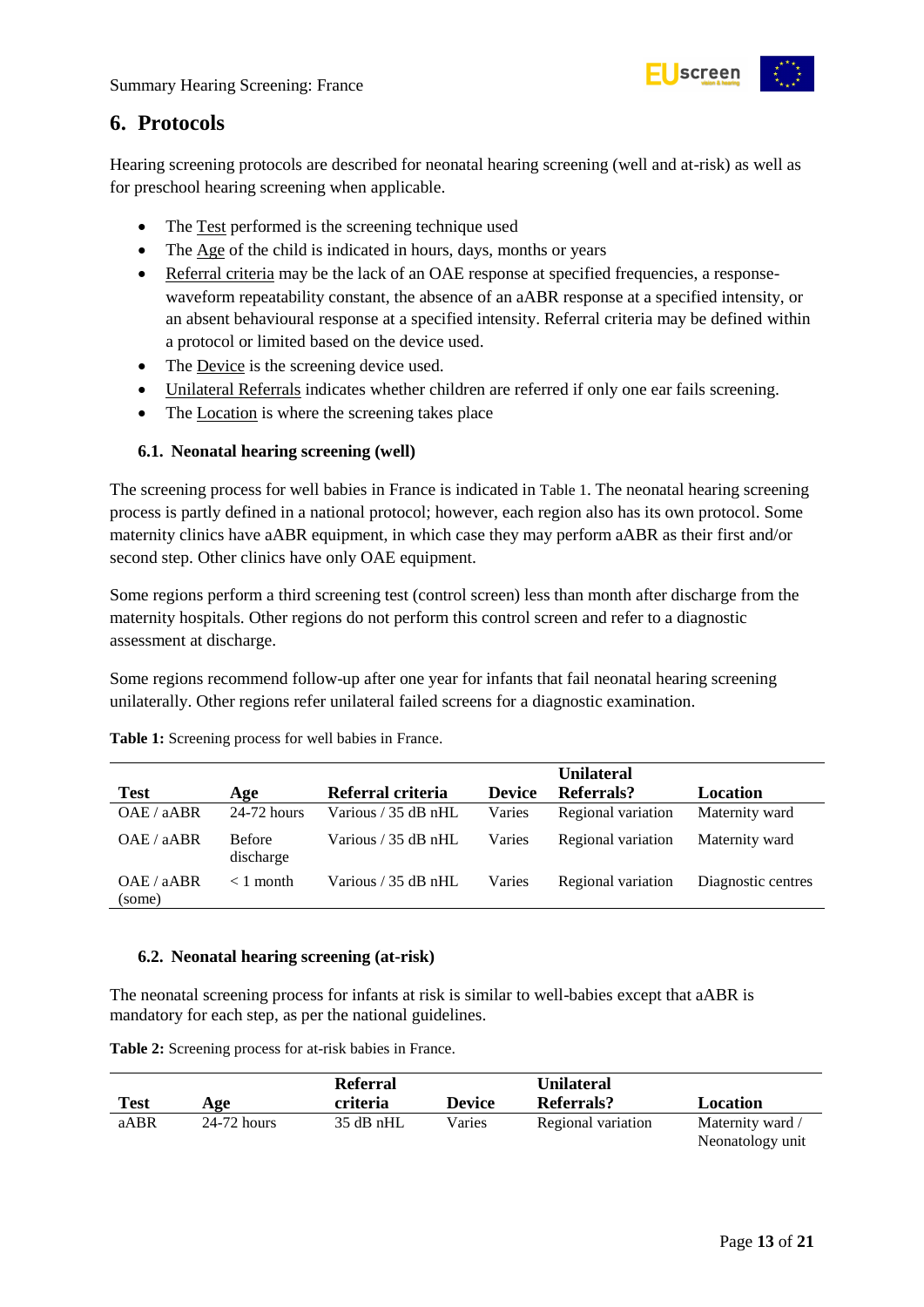

Recommendations for referral and follow-up after screening for at-risk infants vary by region. For example, at-risk infants that fail screening unilaterally may be directly referred for diagnostic assessment or they may be followed-up after 3-4 months of age. Regional programmes may also request that all at-risk infants follow up for later retesting (e.g., after 1 year of age).

#### <span id="page-13-0"></span>**6.3. Preschool hearing screening**

Hearing screening (age 3-4) in maternity schools is performed with pure-tone audiometry screening; however, there is no national protocol for how pure-tone screening should be performed.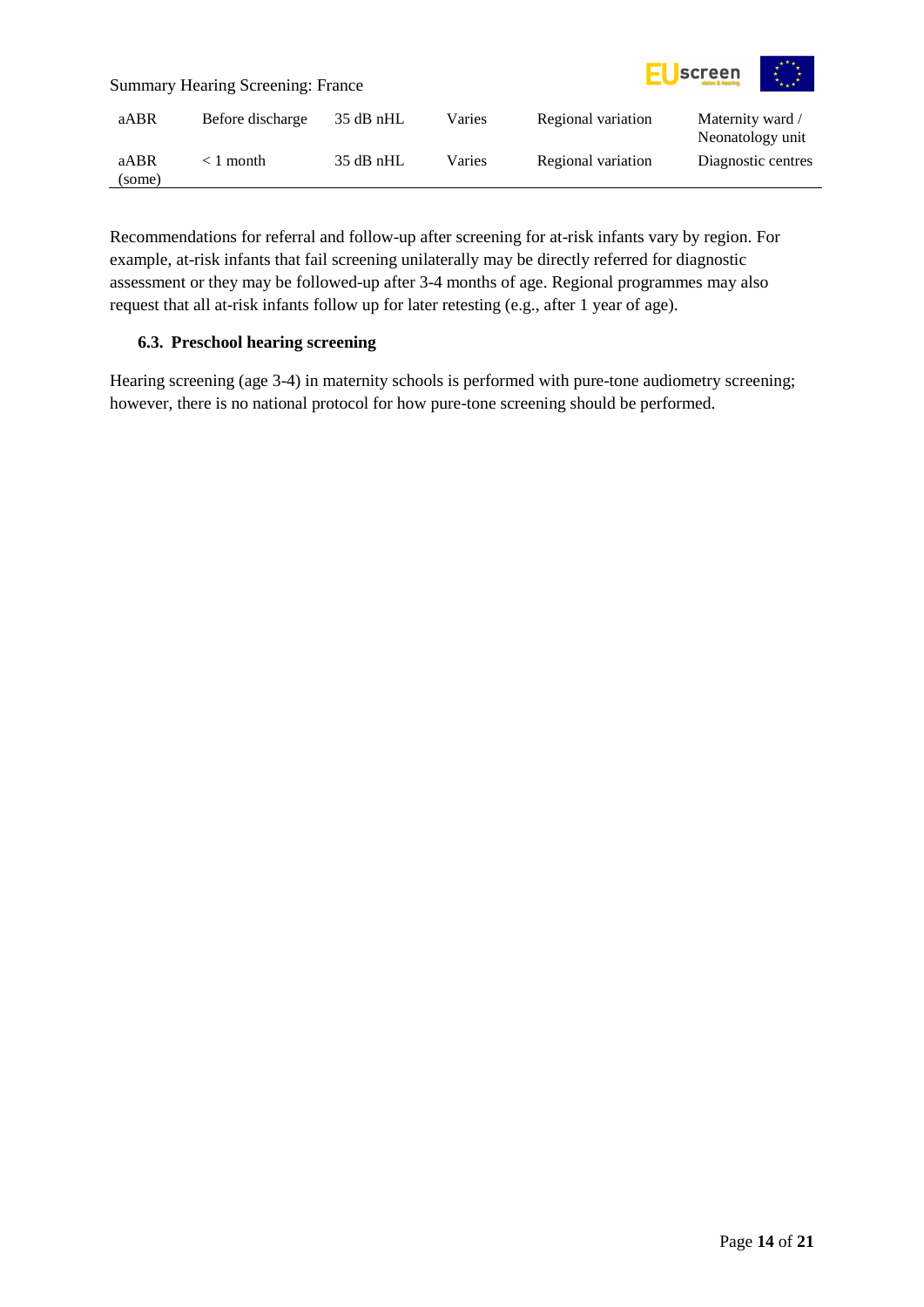

### <span id="page-14-0"></span>**7. Professionals**

#### <span id="page-14-1"></span>**7.1. Neonatal hearing screening (well)**

Screening for well babies is performed by nurses or nurse auxiliaries/assistants in the hospitals. Training is required per the national guideline but organized by regional networks. The length of training varies across regions. For example, a training session may be 3 hours of theory plus one half day to one full day of practical training. The training is not accredited or certified.

#### <span id="page-14-2"></span>**7.2. Neonatal hearing screening (at-risk)**

Screening for at-risk infants in NICUs is performed by NICU nurses. See 7.1 for training details.

#### <span id="page-14-3"></span>**7.3. Preschool hearing screening**

Screening for 3-4-year-old children in maternity schools is performed by school doctors.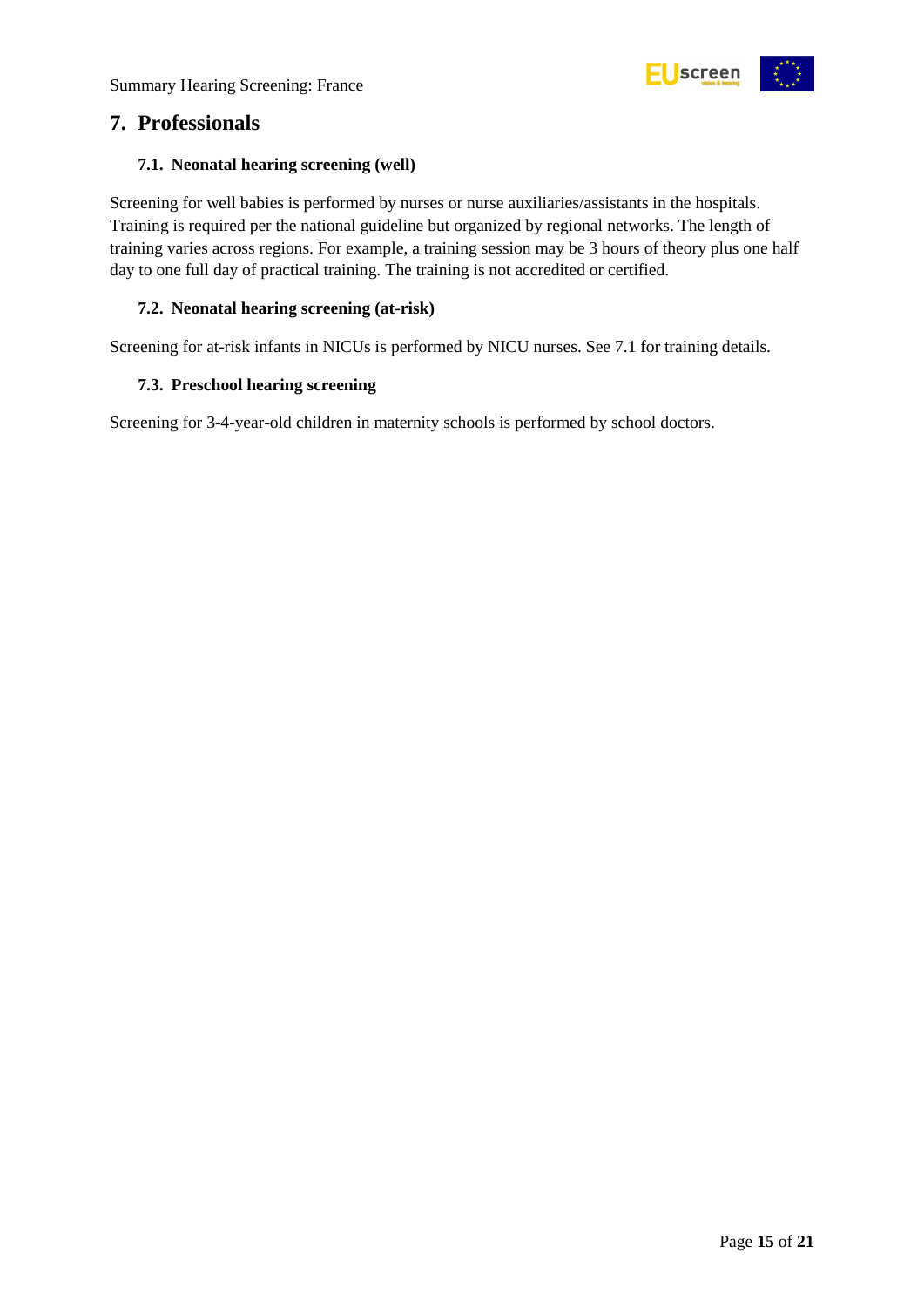

### <span id="page-15-0"></span>**8. Results: Neonatal Hearing Screening**

Results for neonatal hearing screening in France were studied during the experimental program from 2005 to 2007 in preparation of national implementation. Since implementation, national data have been aggregated by InVS / Public Health France.

Regional programs are responsible for monitoring and evaluation. Therefore, data are available via annual reports specific to individual regions; however, these data represent only those individual regions and not France as a whole.

#### <span id="page-15-1"></span>**8.1. Coverage and attendance rates**

In France, 100% of infants should be invited for neonatal hearing screening, though the actual percentage is unknown. The coverage rates were 98% in Ile de France region in 2016.

While attendance rate is not documented, refusal is considered exceptional.

#### <span id="page-15-2"></span>**8.2. Referral rates**

Passing or referral rates for the neonatal screening on a national level are unknown.

Data from the national experimental program in 2005-2007 had a 1.8% referral rate for well-babies; however, this is not reflective of true rates, as aABR as used at each stage of screening. The referral rate for at-risk was 5% from experimental program data.

#### <span id="page-15-3"></span>**8.3. Diagnostic assessment attendance**

Non-compliance after referral from neonatal hearing screening is a recognized problem in France. National compliance to referral for diagnostic assessment is unknown; however, data from the experimental program from 2005-2007 showed that 85% of referred infants comply with diagnostic assessment referral, which is 1.53% of all infants screened.

#### <span id="page-15-4"></span>**8.4. Prevalence / Diagnosis**

The known prevalence values of permanent hearing loss among neonates in France is presented in [Table 3](#page-15-5) based on calculated estimates.

<span id="page-15-5"></span>**Table 3:** Prevalence of permanent hearing loss among neonates in France (per 1000; source unknown).

|                       | <b>Bilateral</b><br>$\cdot$ 40 dB HL<br>$> 80$ dB HL |     | Jnilateral   |              |
|-----------------------|------------------------------------------------------|-----|--------------|--------------|
|                       |                                                      |     | $> 40$ dB HL | $> 80$ dB HL |
| Prevalence (per 1000) | 1.26                                                 | U.O | 0.′          | unknown      |

The percentage of infants diagnosed with permanent hearing loss in France after the experimental program from 2005 to 2007 is presented in Table 4.

<span id="page-15-6"></span>**Table 4:** Percentage of infants with permanent hearing loss in France after neonatal hearing screening referral (2005-2007 pilot programme).

|                               | <b>Bilateral</b> |                 | Unilateral   |                 |
|-------------------------------|------------------|-----------------|--------------|-----------------|
|                               | $\geq$ 40 dB HL  | $\geq 80$ dB HL | $>$ 40 dB HL | $\geq 80$ dB HL |
| Pilot programme $(2005-2007)$ | 10.8%            | 5%              | 7%           | unknown         |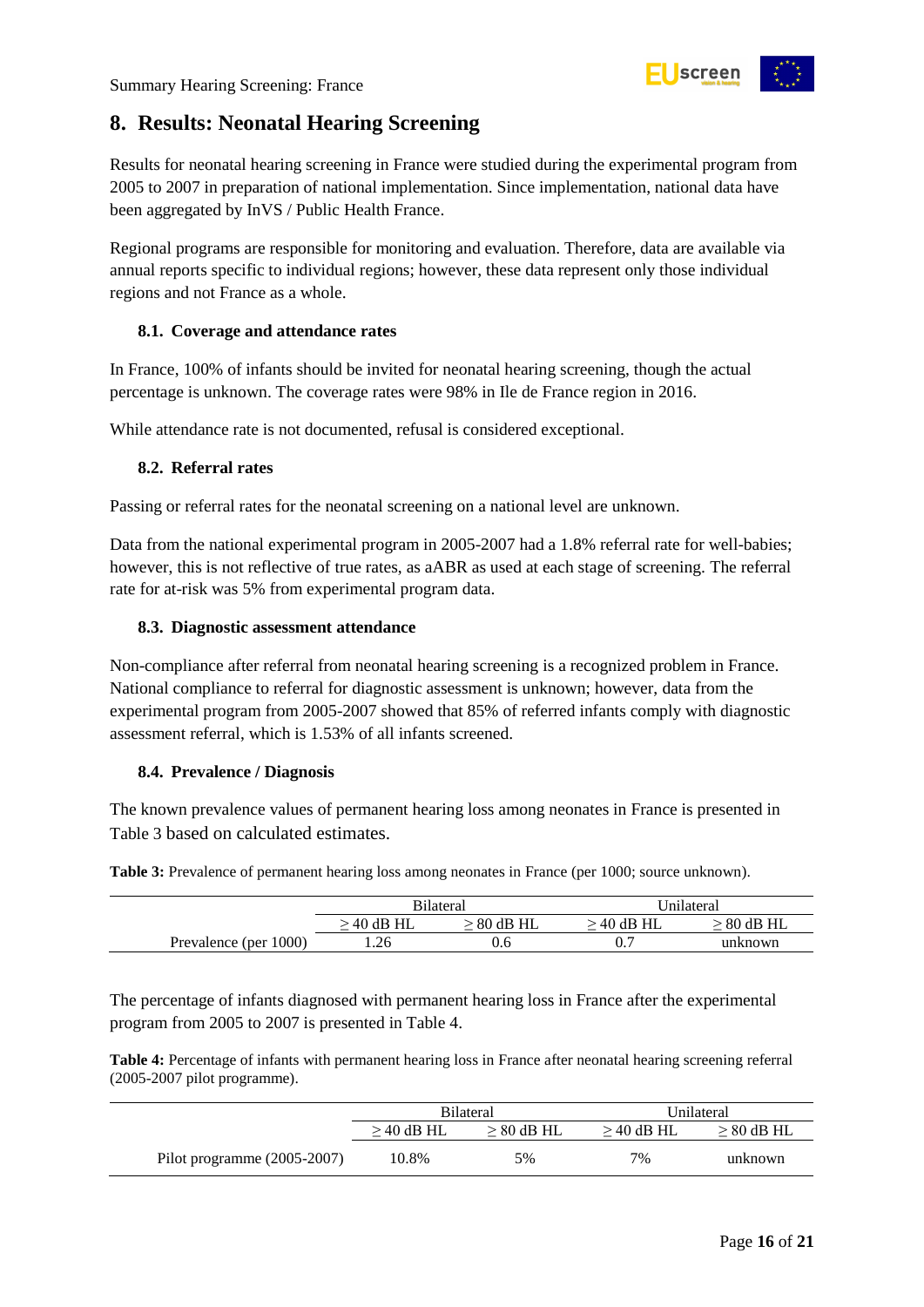



#### <span id="page-16-0"></span>**8.5. Treatment success**

An estimation from the experimental program data is that 880 children per year are fitted with hearing aids and 400 children per year are fitted with cochlear implants after neonatal hearing screening.

#### <span id="page-16-1"></span>**8.6. Screening evaluation**

Recent data are unavailable with regards to the false positive or negatives associated with neonatal hearing screening for well babies or at-risk babies. However, from experimental program data, the false positive rate was 1%. Recall that the experimental program used a 2-step aABR.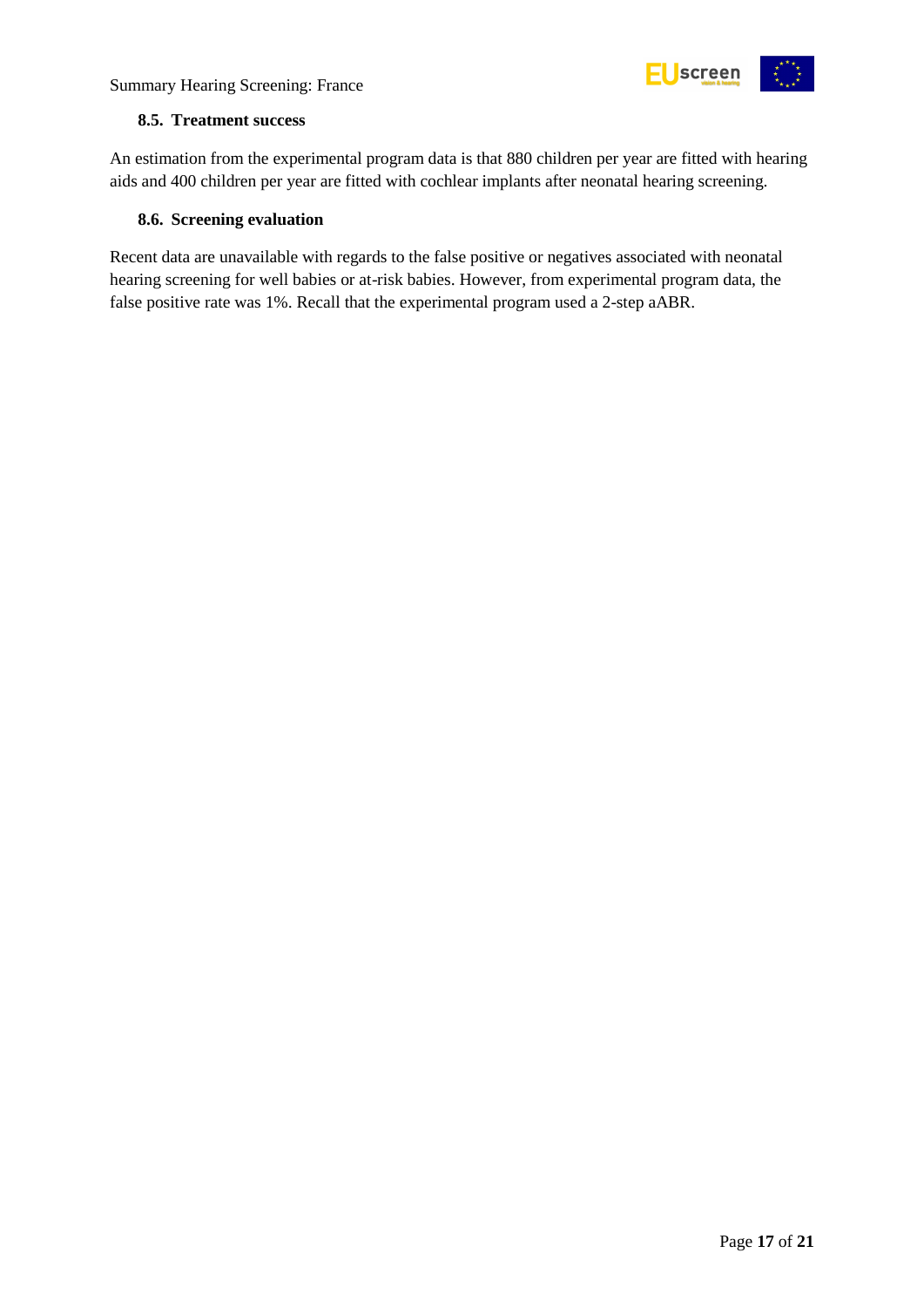

### <span id="page-17-0"></span>**9. Results: Preschool Hearing Screening**

#### <span id="page-17-1"></span>**9.1. Coverage and attendance rates**

Information on preschool or school age hearing screening is unknown.

#### <span id="page-17-2"></span>**9.2. Referral rates**

Information on preschool or school age hearing screening is unknown.

#### <span id="page-17-3"></span>**9.3. Diagnostic assessment attendance**

Information on preschool or school age hearing screening is unknown.

#### <span id="page-17-4"></span>**9.4. Screening evaluation**

Information on preschool or school age hearing screening is unknown.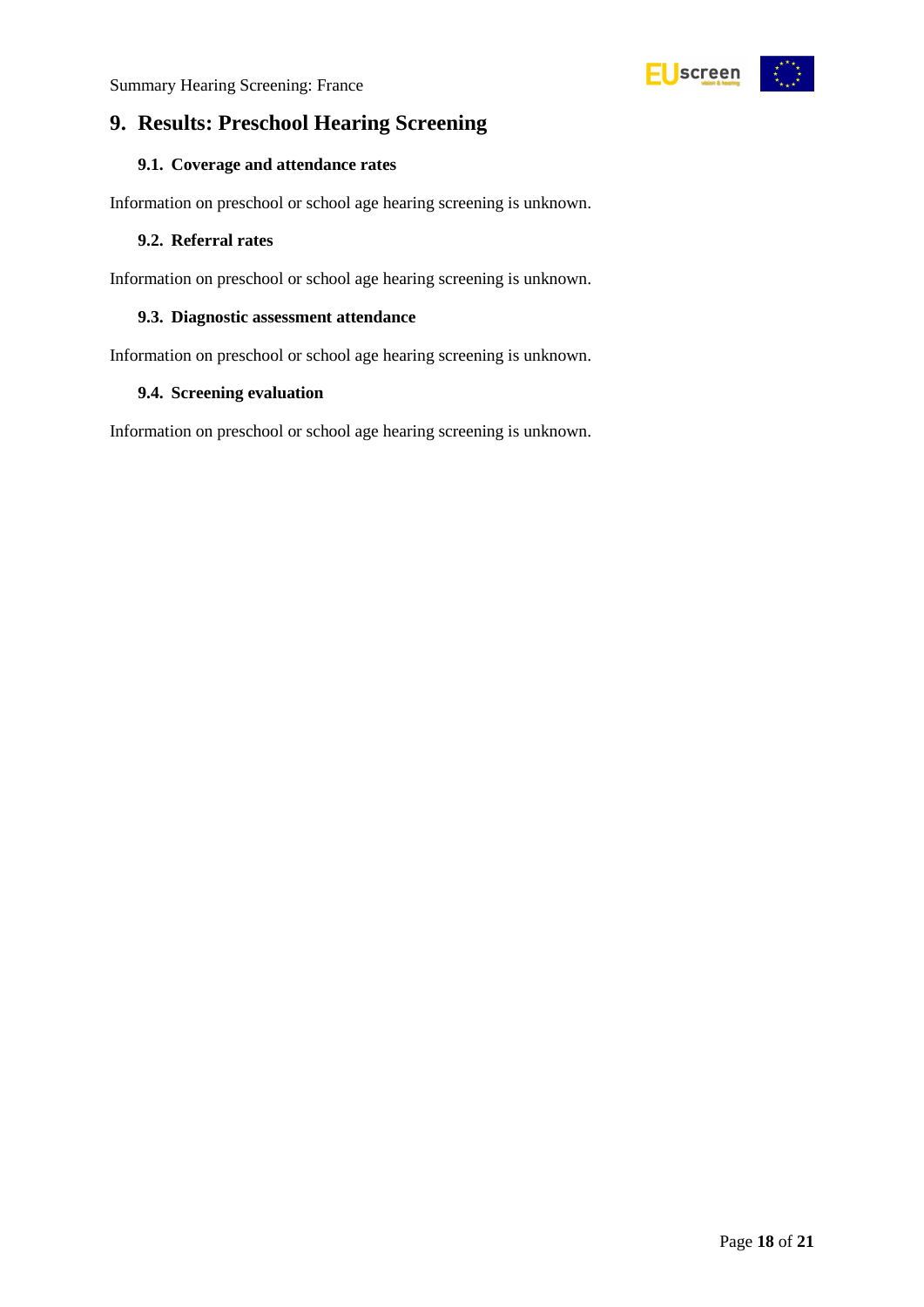

### <span id="page-18-0"></span>**10. Costs: Neonatal Hearing Screening**

Neonatal hearing screening in France is free of charge for parents. There is no financial reward when parents attend hearing screening, and there is no penalty for those who do not attend hearing screening.

There has been a cost effectiveness analysis completed in France.

#### <span id="page-18-1"></span>**10.1. Screening costs**

Neonatal hearing screening costs around  $E18$  per infant (including well and at-risk infants), with approximately 800 000 births per year, equating to almost 15 million euros per year. This cost includes equipment, disposables, and salaries. The cost also includes both initial screening and rescreening in the maternity ward. Rescreening that occurs outside the maternity ward costs €48 per child.

#### <span id="page-18-2"></span>**10.2. Equipment costs**

Equipment costs are unknown but included in the screening costs.

#### <span id="page-18-3"></span>**10.3. Staff costs**

Staff costs are unknown but included in the screening costs.

#### <span id="page-18-4"></span>**10.4. Diagnostic costs**

The cost for a diagnostic assessment is not indicated.

#### <span id="page-18-5"></span>**10.5. Amplification costs**

In France, all children with hearing loss are treated. Children may not be fitted with cochlear implants if deaf parents refuse this type of intervention; however, this is rare.

The total cost for bilateral hearing aids is estimated to cost around  $\epsilon$ 4000. The device itself is  $\epsilon$ 2500 plus an assessment, including genetics, imaging, programming is  $E1500$ . The cost of speech therapy is €500.

For cochlear implants, the cost of the first year of treatment is €31039. This includes pre-implantation ( $\epsilon$ 930), TDM and MRI ( $\epsilon$ 450), the surgery and implant ( $\epsilon$ 26 918) and the cost of post-implant maintenance ( $\epsilon$ 901). For the second year, the cost is  $\epsilon$ 901. Cost data for cochlear implants are sourced from the Assistance Publique –Hôpitaux de Paris (2017).

Hearing devices and cochlear implants are fully reimbursed. Bone conductive devices are not reimbursed, especially for unilateral hearing loss.

#### <span id="page-18-6"></span>**10.6. Social costs**

According to the Ministry of Health, there are 105 specialized schools in France, which may have around 5500 children. Most children with hearing impairment are in mainstream schools with special support and speech therapy. Medico-social institutions and departments of schools for the deaf support deaf children integrating into mainstream schools. Costs are not available.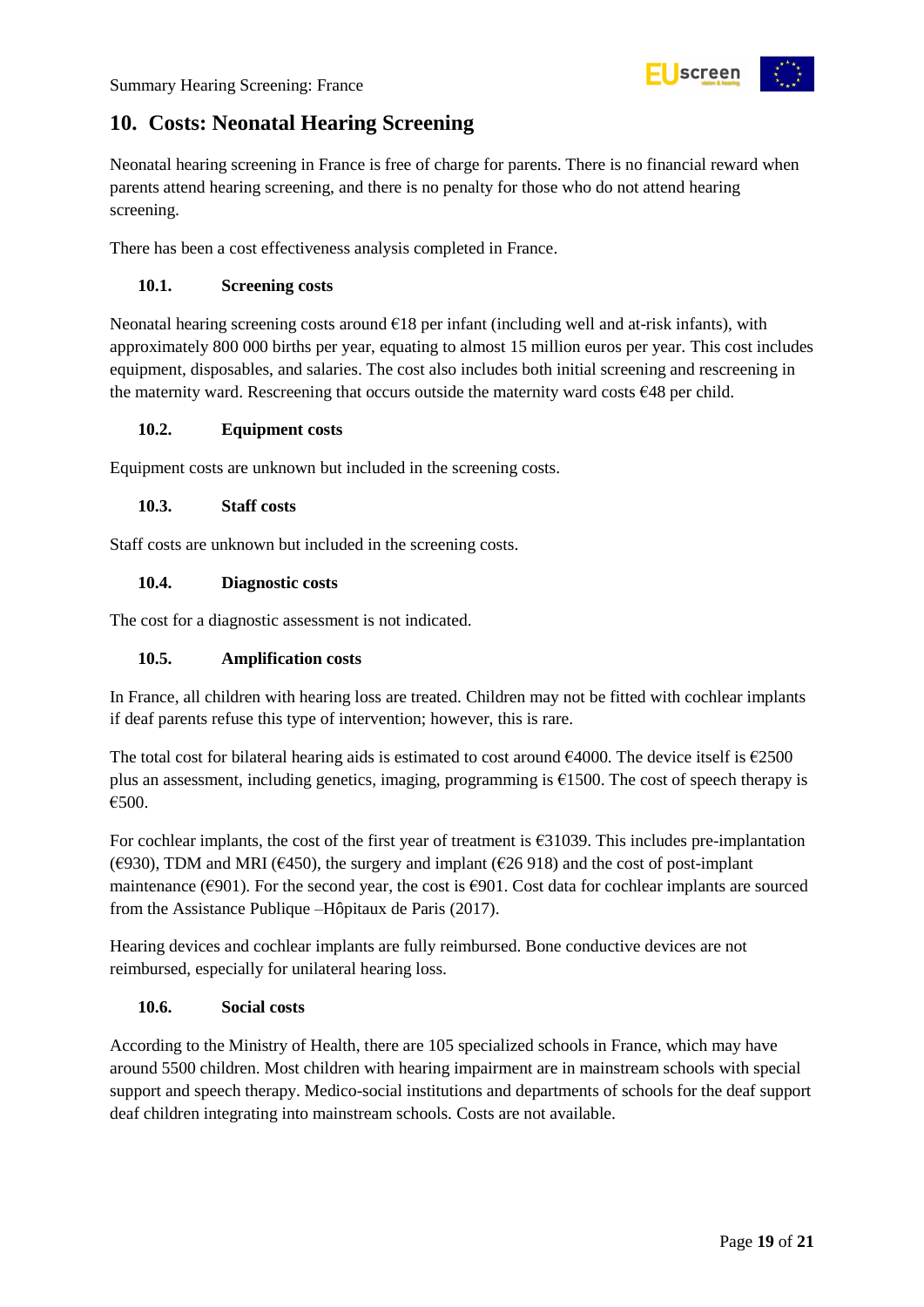### <span id="page-19-0"></span>**11. Costs: Preschool Hearing Screening**

#### <span id="page-19-1"></span>**11.1. Screening costs**

Screening costs for preschool or school-age hearing screening are unknown.

#### <span id="page-19-2"></span>**11.2. Equipment costs**

Screening costs for preschool or school-age hearing screening are unknown.

#### <span id="page-19-3"></span>**11.3. Staff costs**

Screening costs for preschool or school-age hearing screening are unknown.